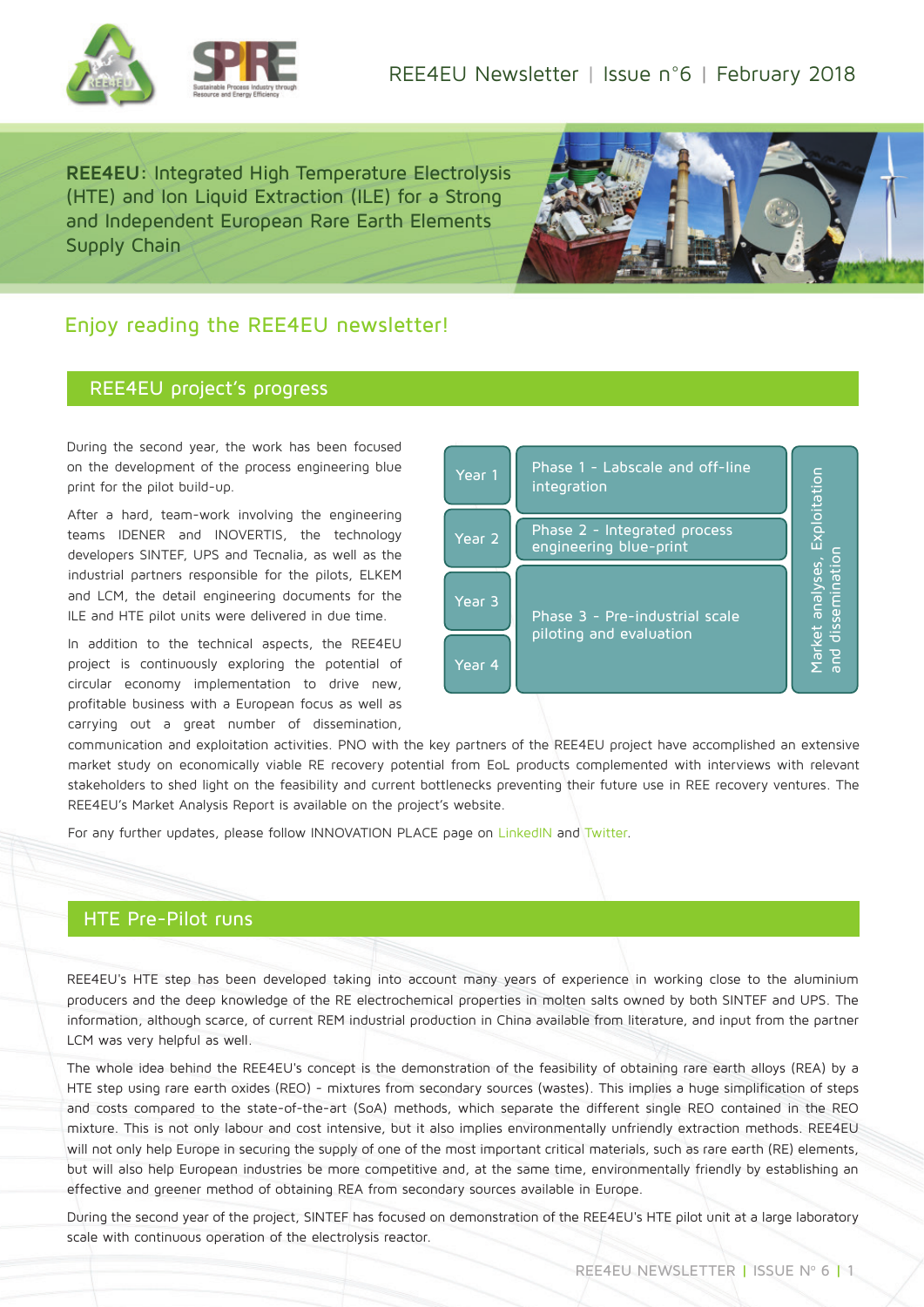The electrolysis cell was, despite of the size differences, similar to that of the pilot installed at Elkem in terms of: semi-closed cell, continuous feeding of the REO-mixture, electrode configuration, and anode-to-cathode current density ratio. At the same time, on-line analysis of the cell off-gas was carried out by FTIR. In this way, information of the optimal and environmentally friendly performance of the HTE cell could be obtained.

Galvanostatic electrolysis was run continuously for 28 hours. It was possible to achieve this by using an automatic feeder of the REO-mixture, which continuously provided the feed material to the electrolysis cell, while SINTEF researchers were following up at all times. UPS researchers also participated in the trials.



SINTEF's engineer Henrik Gudbrandsen preparing the HTE cell



SINTEF and UPS teams participating in the pre-pilot trial at SINTEF's premises

It has been demonstrated that the continuous feeding of PM-derived REO-mixture delivered by VAC, could be used in the HTE and successfully obtains a REA with Fe without any perfluorocarbon gases.



The REA alloy obtained, before and after re-melting to eliminate electrolyte remains

### First successful strip cast production of REMA from PM derived REA using THE

LCM has carried out trials in the 1KA electrolysis cell to convert PMS-derived REO supplied by VAC to validate the REE4EU HTE technology. SINTEF participated in the trials and carried out off-gas analysis to assist in process understanding and reducing gas emissions. The ingot produced was converted to a strip cast alloy and supplied to VAC to produce permanent magnet.



NdDyFe alloy produced in 1KA Pilot cell to validate the REE4EU technology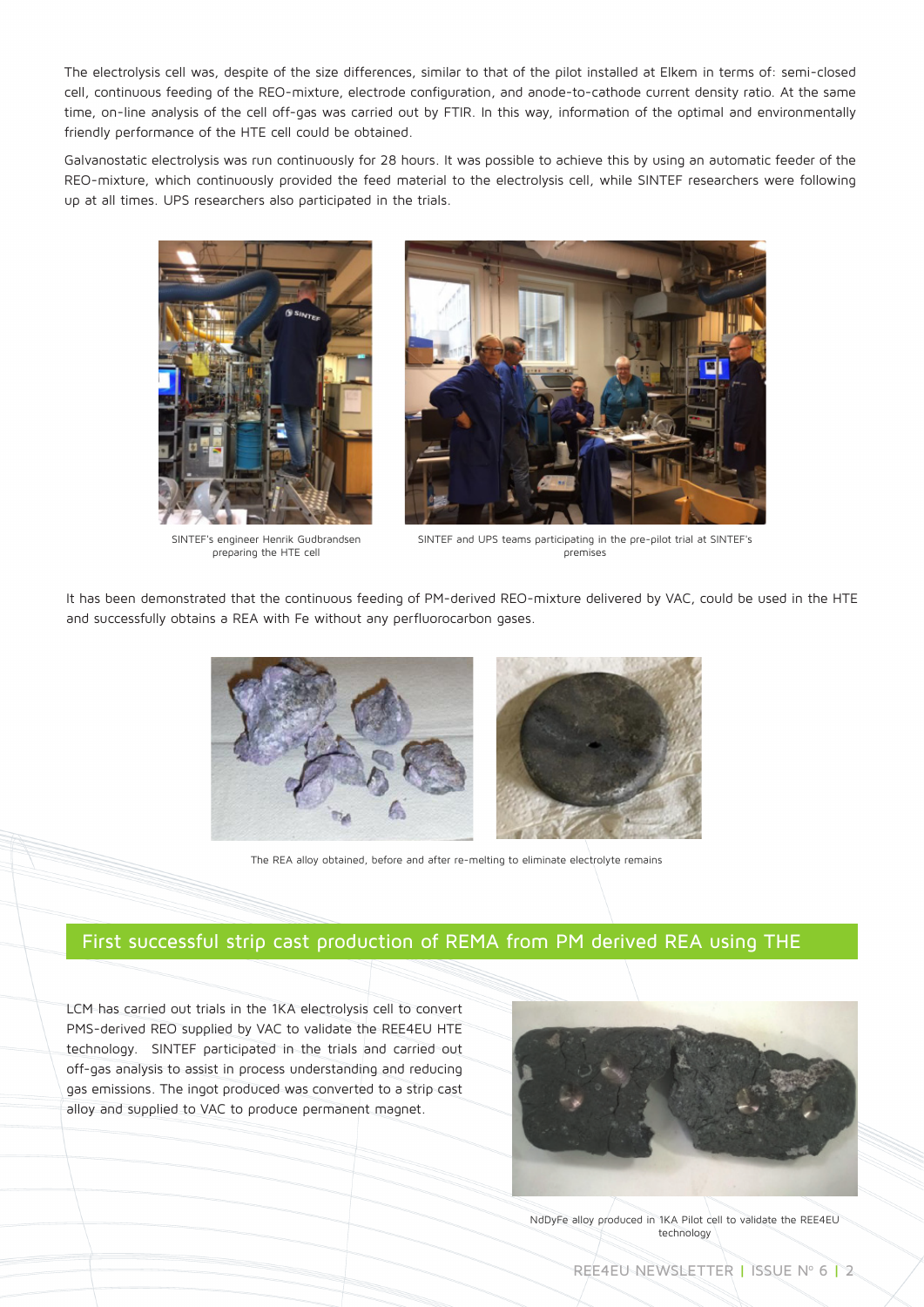### IDENER: Conceptual layout

During the second year of the projects, efforts have been focused on initiating a re-engineering process that culminated with a feasible detailed engineering for both process prototypes, keeping the costs within the available budget.

The re-engineering process consisted in several steps that aimed to a more realistic definition of the process:

**1)** Realisation of new laboratory experiments: To allow further optimisation of different sub-processes, it was required to gain further knowledge on specific aspects of the processes involved.

**2)** "Smart" re-engineering of the process: to overcome some costly investments, changes on the required equipment was needed. It included adaptation to standard devices and sizes, improved (smarter) ways of performing the same operation and process adaptation to minimise the required equipment.

**3)** Equipment reuse potential: taking advantage of the vast R&D activity of ELKEM, existing devices were analysed for their potential reuse in the REE4EU prototype.



**4)** Accurate equipment quotation: to reduce uncertainty and thus being able to better optimise the equipment selection, a strong collaboration with potential providers was established.

**5)** Re-dimensioning of production plan: last but not least, trying to meet the tight project schedule, the production batches were optimised in order to minimise the sizing of the equipment.

This process ended with a clear set of Detailed Engineering documents that was later used to establish agreements with the providers during the procurement phase. Strong collaboration and tight dialogue with them was accomplished in order to guarantee the project prototype success.

# ELKEM: Pilot REE4EU ILE+HTE solution within dedicated facilities for REA production from PMS

Preparations for building up of the main REE4EU pilot are still on-going at Elkem's facilities in Kristiansand, Norway.

The equipment for the ILE step is under assembly, and will be ready for commissioning during the last week in February. The first batch of REO-mixture obtained from PM swarf (PMS) delivered by VAC is expected to have been achieved by the first week of March, with Tecnalia's team present during the first trials.

The equipment for the HTE reactor will be delivered and commissioned in April. Then, the first batch of REA is expected to have been achieved by May, with SINTEF's team present during the trials to perform on-line gas analysis during electrolysis.

Moreover, Elkem team has prepared the PMS material to be fed in the ILE step.





IBC containers to be used for storing process chemicals, intermediate products, wastes in Elkem's warehouse awaiting assembly.

Preparation of the PMS material fromVAC to the ILE step.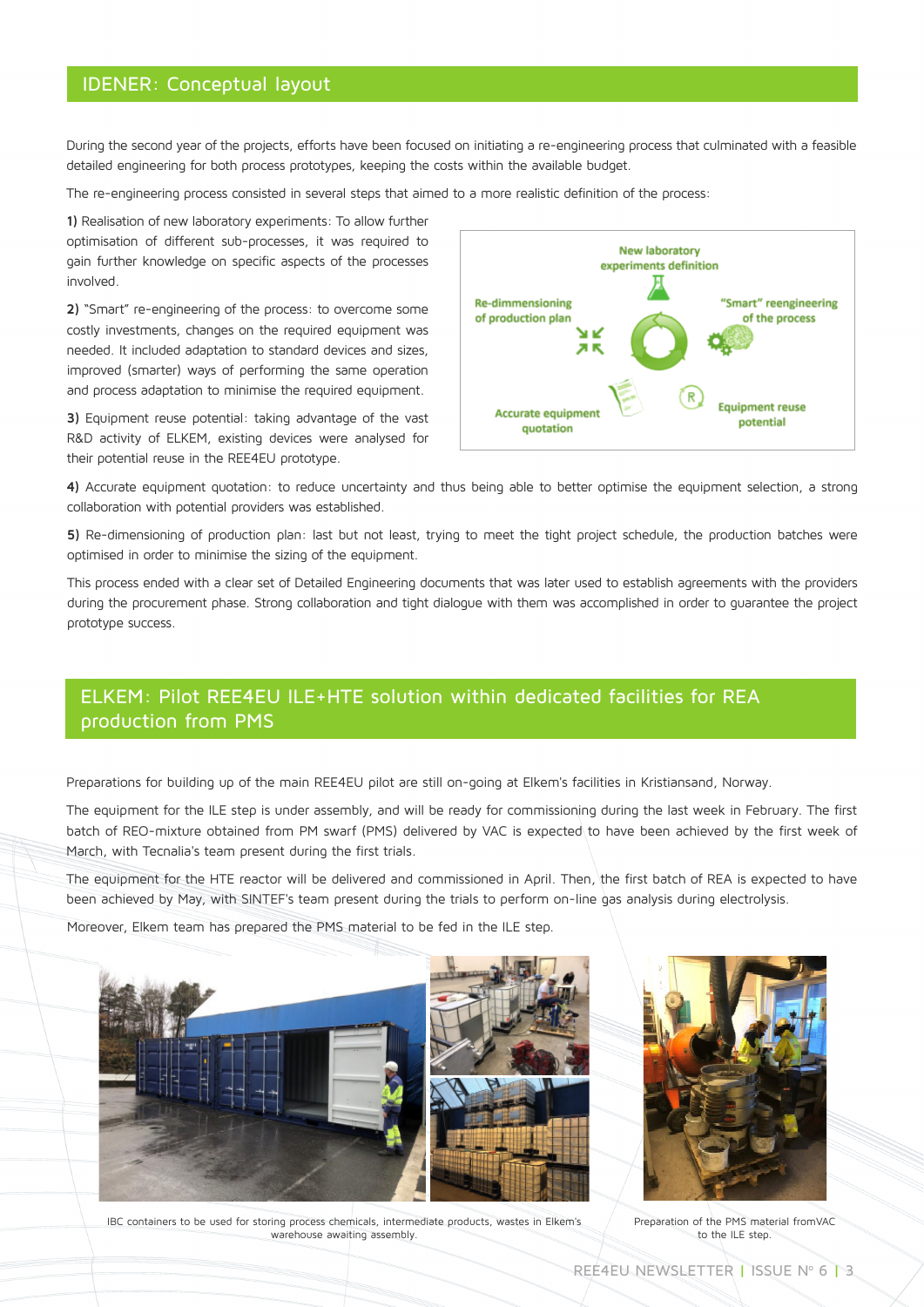## REE4EU's Market Analysis Report is now available!

The REE4EU project is continuously exploring the potential of circular economy implementation to drive new, profitable business with a European focus.

As of today, REE4EU's Market Analysis Report (Deliverable 9.4) is freely available to all the project stakeholders. Leveraging on the findings of the European Rare Earths Competency Network (ERECON), this document previews the European market of secondary rare earths present in certain End of Life products which are likely to become the feedstock of future large-scale REE recovery.

For these promising "urban mines", i.e. offshore wind turbines, hard disk drives, electric cycles and vehicles, etc., PNO with key partners of the REE4EU project have carried out an extensive literature review complemented with interviews to shed light on the feasibility and current bottlenecks preventing their future use in REE recovery ventures.

Readers can directly draw useful insights pertinent to future REE recycling such as forecasted material stocks, economic and technical viability of producing secondary REE, legislation associated with the collection at EU level, etc. By comparatively assessing the hurdles and levers underpinning the use of different EoL products as potential REE sources, the Market Analysis report opts to support future investors, industrial stakeholders and policy makers to plan for a future-proof REE supply chain for Europe.



To have access to this very interesting report, please register on the project's website and download the report from the page Public [documents.](http://www.ree4eu.eu/public-documents/)